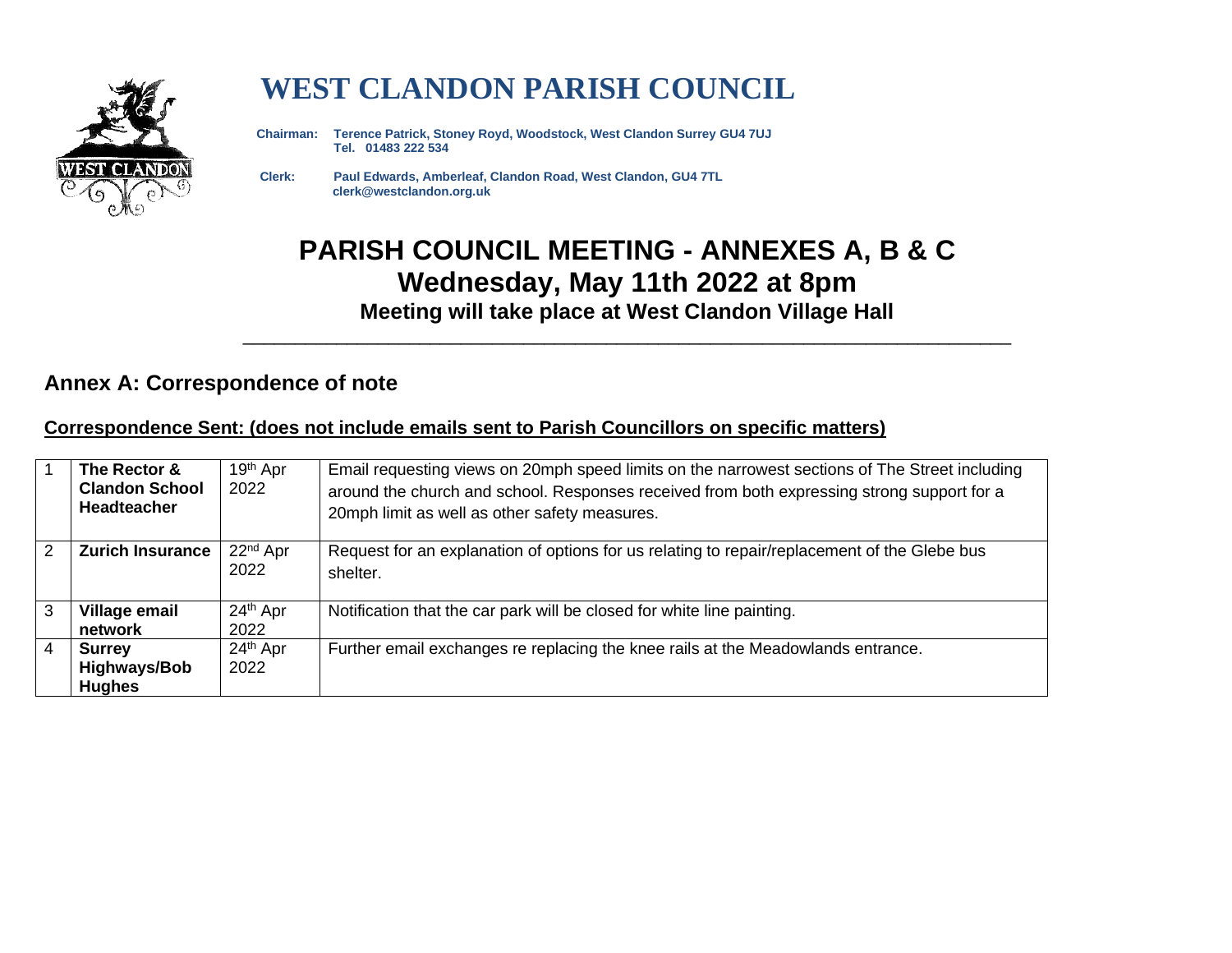### **Correspondence Received:**

| 1              | Kate Lines, GBC                                         | 7 <sup>th</sup> Apr 2022 | Request to update the Neighbourhood Plan Appendices to bring up to 'accessibility standards'.                                                                                                                                                 |
|----------------|---------------------------------------------------------|--------------------------|-----------------------------------------------------------------------------------------------------------------------------------------------------------------------------------------------------------------------------------------------|
| $\overline{2}$ | <b>GBC</b>                                              | 12th Apr 2022            | Press release advising next formal review of the Local Plan will be in 2024, but that the Development                                                                                                                                         |
|                |                                                         |                          | Management Plans continue to be reviewed currently.                                                                                                                                                                                           |
| 3              | Kate Lines, GBC                                         | 12th Apr 2022            | Formal decision statement received that our Neighbourhood Plan is adopted by GBC.                                                                                                                                                             |
| 4              | <b>Clandon School</b>                                   | 22nd Apr 2022            | Request to use the Recreation Ground for this year's School Sports day on Friday 8th July.                                                                                                                                                    |
| 5              | <b>Bob Hughes,</b><br><b>SCC</b>                        | 21st Apr 2022            | Requests for candidate items for the SCC 'veg gang' to address.                                                                                                                                                                               |
| 6              | <b>Chris Barrass &amp;</b><br><b>Catherine Young</b>    | 22nd Apr 2022            | Updates on the S106 Local Plan A247 traffic mitigation situation.                                                                                                                                                                             |
| $\overline{7}$ | <b>Clandon Road</b>                                     | 24th Apr 2022            | Complaint about the positioning of a Speedwatch sign. The Clerk then liaised with Drew Craig who                                                                                                                                              |
|                | resident                                                |                          | has arranged for the sign to be repositioned.                                                                                                                                                                                                 |
| 8              | <b>SCC Highways</b>                                     | 25th Apr 2022            | Response to concerns re access issues on road bend in Meadowlands/Waterfields.                                                                                                                                                                |
| 9              | <b>Malacca Farm</b>                                     | 26th Apr 2022            | Email suggesting solutions to the safety issues at the A247/A3 sliproad junction. The Clerk has                                                                                                                                               |
|                | resident                                                |                          | passed these on to Bob Hughes and Surrey Highways for consideration.                                                                                                                                                                          |
| 10             | Drew Craig,<br><b>West Clandon</b><br><b>Speedwatch</b> | 26th Apr 2022            | Concern raised re many road signs through the village being unreadable due to algae/vegetation.                                                                                                                                               |
| 11             | <b>SALC</b>                                             | 29th Apr 2022            | Email enclosing copy of the latest NALC model Standing Orders plus a legal briefing note on<br>procurement policy for councils.                                                                                                               |
| 12             | <b>Felix Drive</b><br>resident                          | 29th Apr 2022            | Notification that an air pollution test on an address in The Street is showing that pollution had<br>exceeded 3 WHO limits. The Clerk responded requesting details of the tests and monitoring<br>organization, but no response yet received. |
| 13             | <b>GBC</b>                                              | 3rd May 2022             | Confirmation that West Clandon Parish Council own the bus shelter outside Glebe Cottages.                                                                                                                                                     |
| 14             | <b>Surrey</b><br><b>Highways</b>                        | 4 <sup>th</sup> May 2022 | Notification re the A247/Station Approach safety issues that the request for safety improvements is<br>already on the 'running list' and will be considered for the 23/24 financial year.                                                     |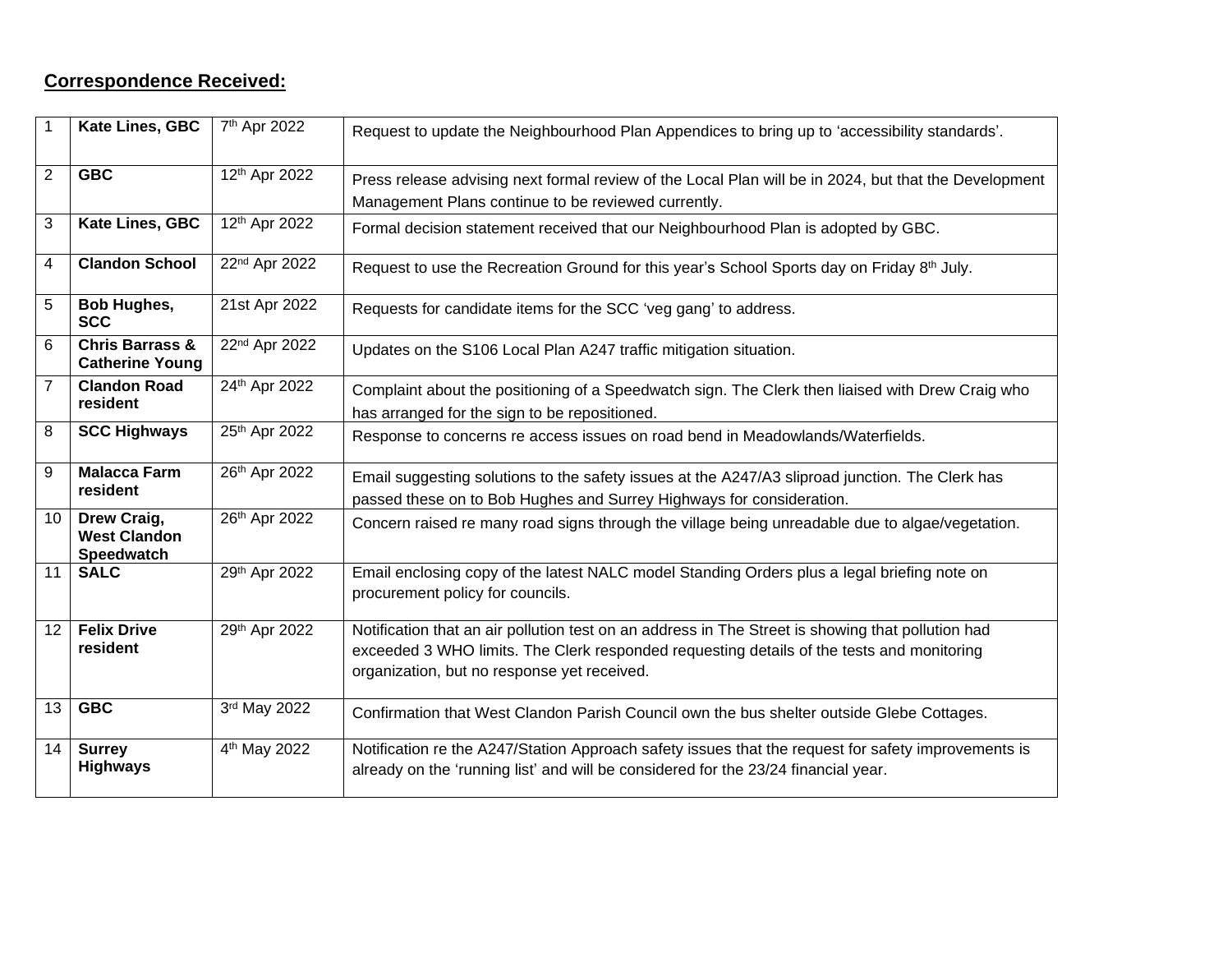### **Annex B: Planning Items since the last Meeting**

### **NOTE: Updated since the last Meeting are highlighted in Yellow**

|            | Date<br><b>Received</b> | <b>Application</b><br><b>Number</b> | <b>Address</b>                                      | Description                                                                                                                                                                                                                                                                            | <b>Outcome</b>                |
|------------|-------------------------|-------------------------------------|-----------------------------------------------------|----------------------------------------------------------------------------------------------------------------------------------------------------------------------------------------------------------------------------------------------------------------------------------------|-------------------------------|
| 103        | 17/09/2021              | 21/P/01780                          | Skyfall, Bennett Way, West<br><b>Clandon</b>        | Erection of oak frame double garage.                                                                                                                                                                                                                                                   | <b>GBC Refused 02/05/2022</b> |
| <b>145</b> | 13/04/2022              | 22/P/00528                          | <b>Barn End, The Street, West</b><br><b>Clandon</b> | Variation of condition no 2 (drawing<br>numbers) and no 3 (External facing<br>and roofing materials) of application<br>20/P/00895, approved on<br>23/03/02021 to change the downpipes<br>and guttering on plots 1 & 2, add<br>timber cladding and ground source<br>heat pump to plot 2 |                               |
| <b>146</b> | 29/04/2022              | 22/P/00622                          | Lakeside, Oak Grange Road,<br><b>West Clandon</b>   | <b>Certificate of Lawfulness for a</b><br>proposed development to establish<br>whether the erection of a garden<br>room would be lawful                                                                                                                                                |                               |
| <b>147</b> | 03/05/2022              | 22/P/00633                          | <b>Hazelhurst Farm, Tithebarns</b><br>Lance, Send   | Change of use of existing agricultural<br>barn to single family residential use<br>(C3).                                                                                                                                                                                               |                               |
| <b>148</b> | 03/05/2022              | 22/P/00634                          | <b>Hazelhurst Farm, Tithebarns</b><br>Lance, Send   | Listed Building Consent for a change of<br>use of existing agricultural barn to<br>single family residential use (C3)                                                                                                                                                                  |                               |